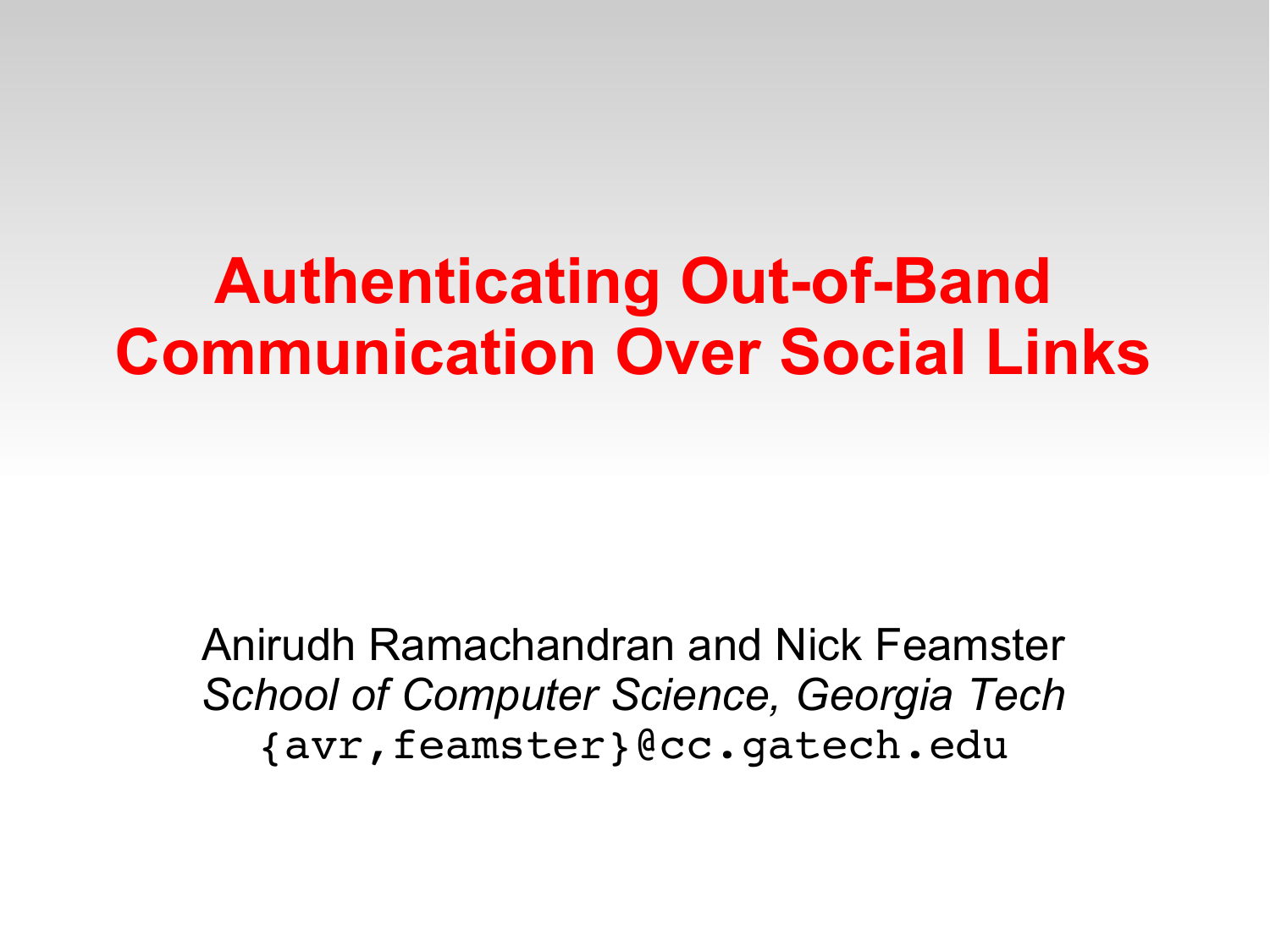#### **Motivating Application: Secured Web Server**

 Alice wishes to set up a *secure* web service to share her photos *only*  with her friends. She must



1.Distribute the URL of the service to her friends

- *What if the server is unreachable or its IP / location changes (e.g., DHCP)?*
- 2. Create and distribute credentials for the service to each friend
	- Email/IM: *What if she wants to add or revoke friends?*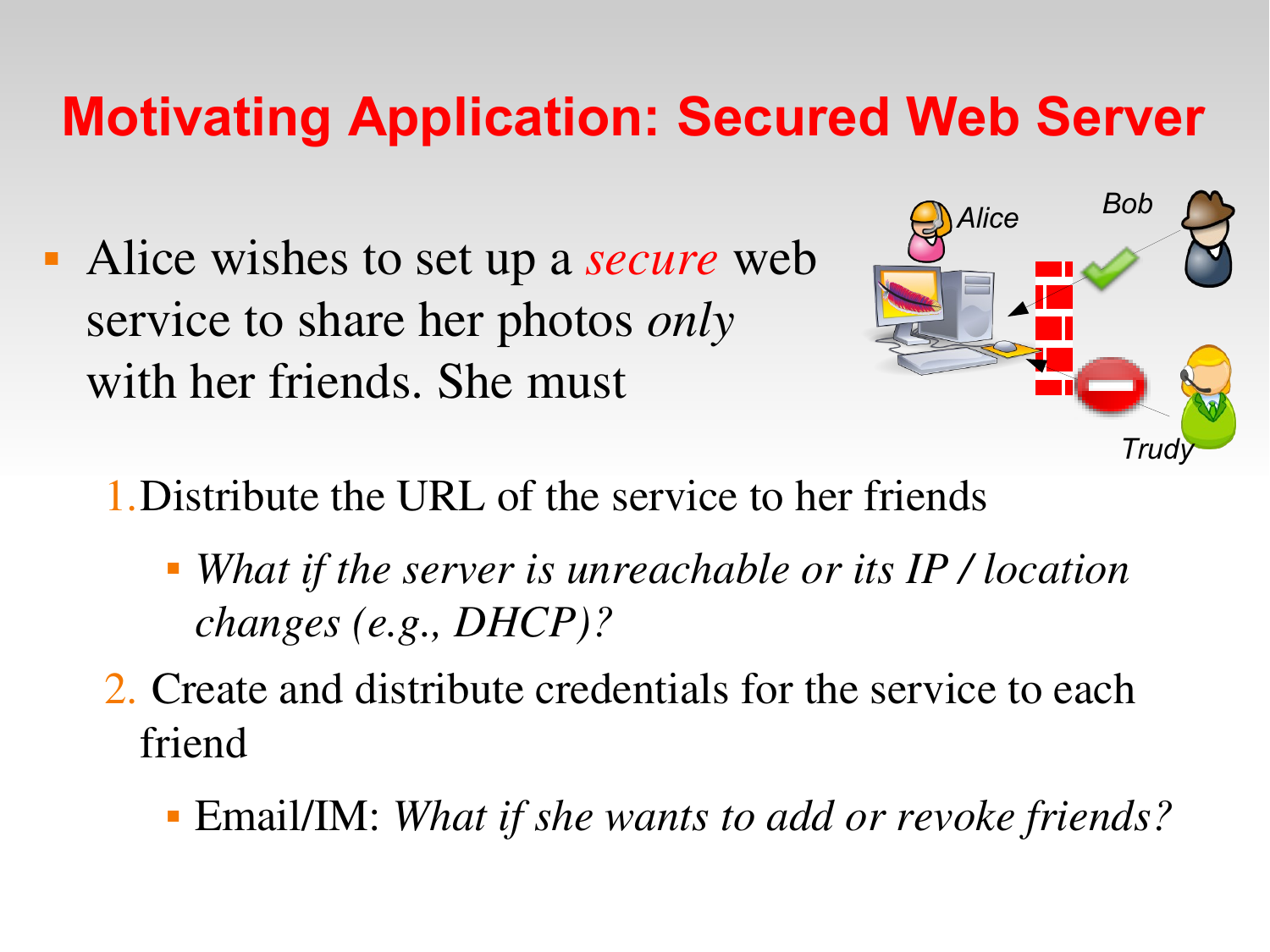#### **How can Online Social Networks help?**

- Social networks store and manage a user's friends
	- Expresses real-life relationships online
- Security based on social relationships is exactly what many applications need
- *Challenge*: How can we leverage relationships on OSNs for securing inter-app communication?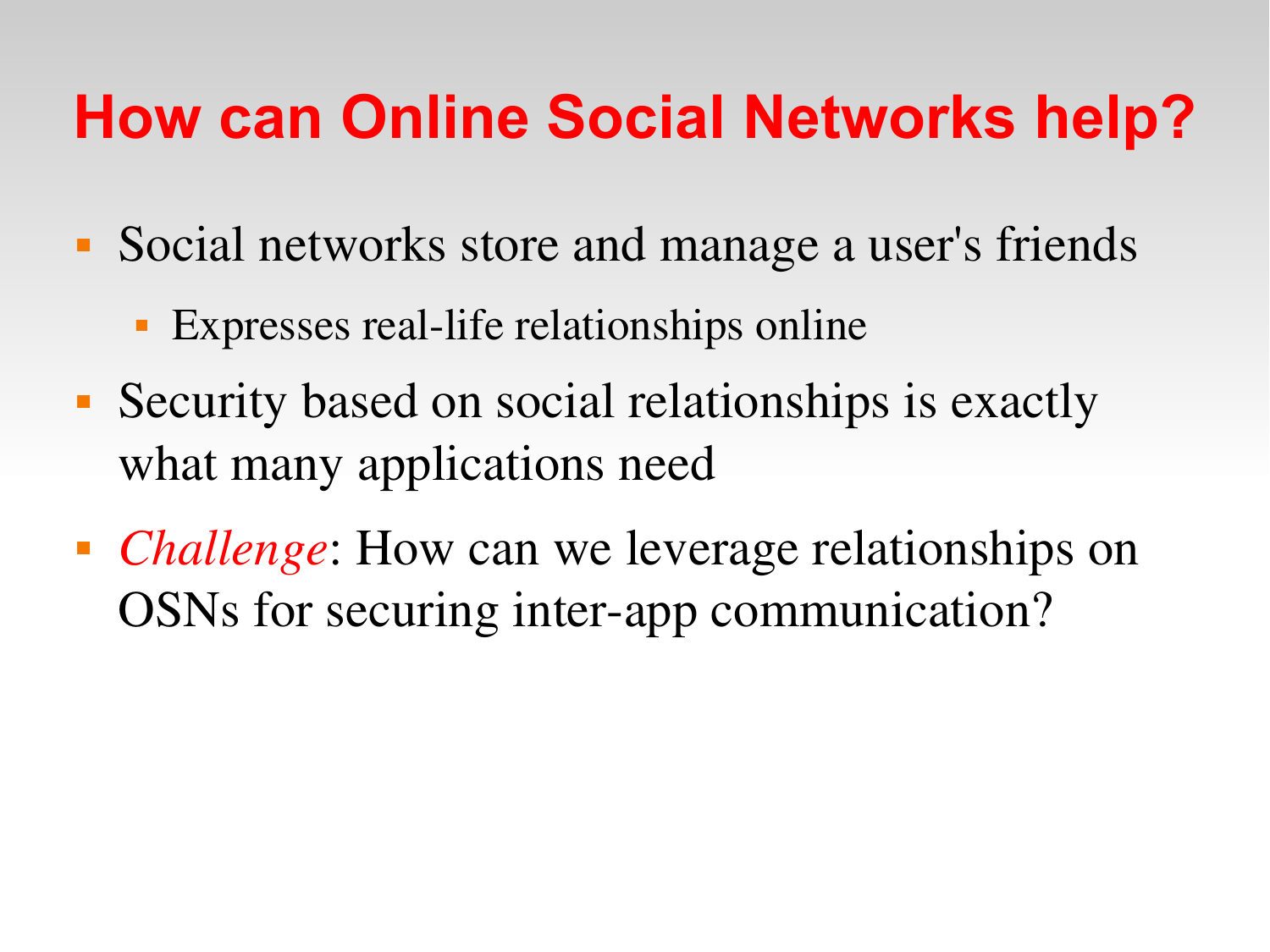

#### *If only applications could do this automatically...*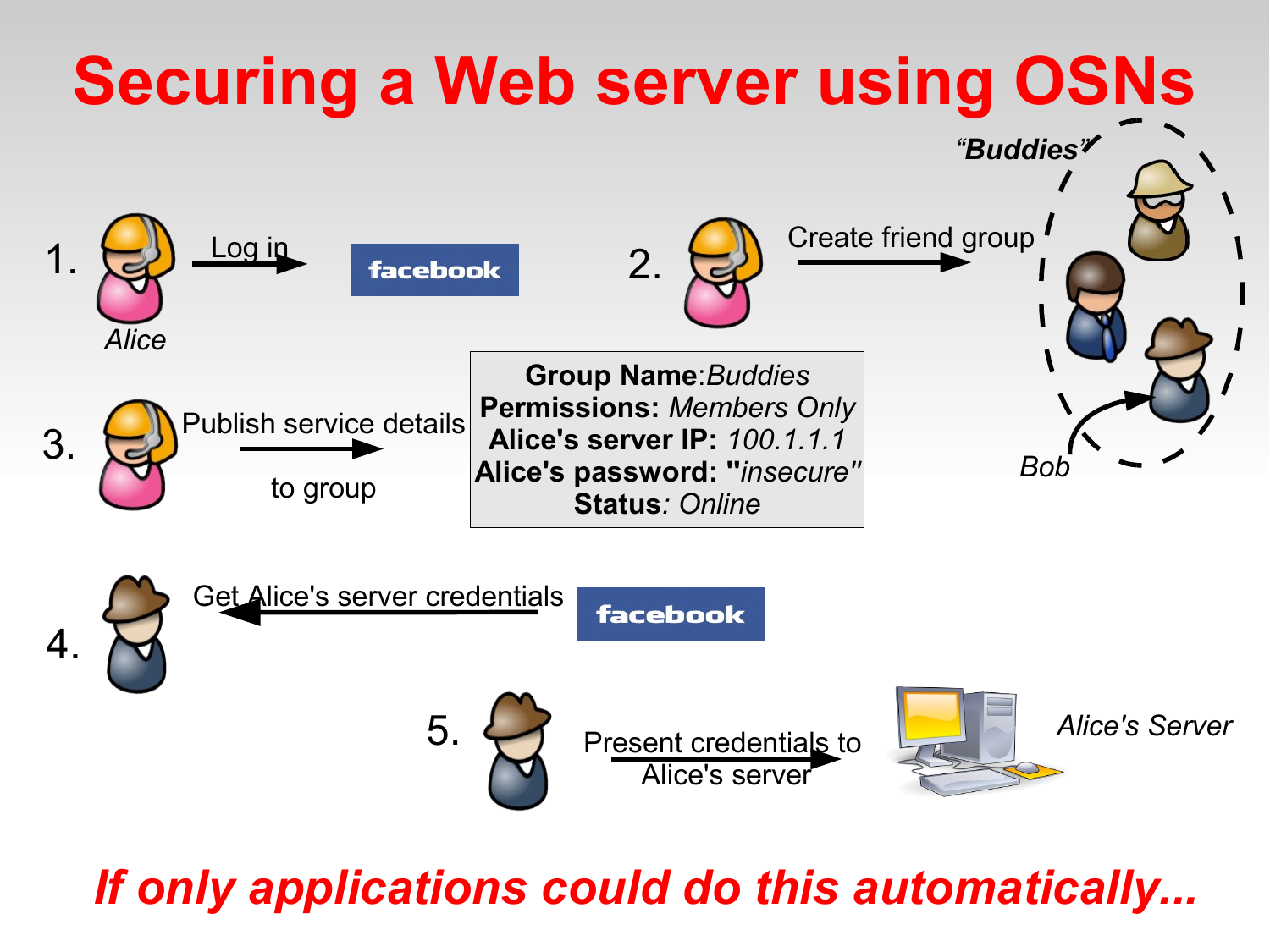# **Our Contribution:** *Authenticatr*



Trust in real life Trust on OSNs

Trust on the Internet

**WEB 2.0** 

- Requirements for the social networ*k*
	- ➔ The social network must be *authenticated*
	- ➔ It must support *basic messaging* between friends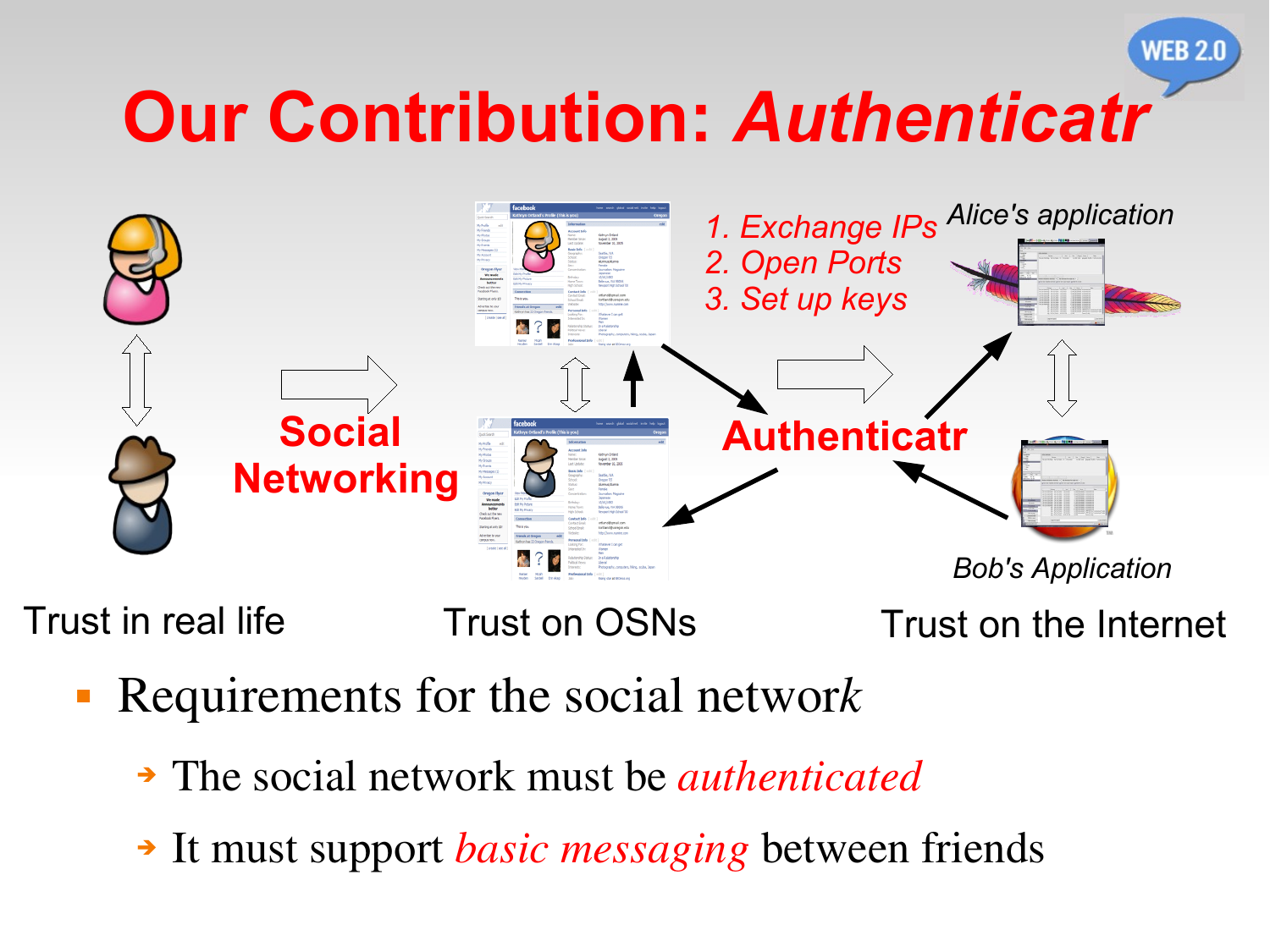# **Design Overview**

- Three components
	- A set of applications that can use *social context*  for authentication
	- A set of social communication protocols
	- An API that exports a uniform interface to all applications.



"Hourglass" design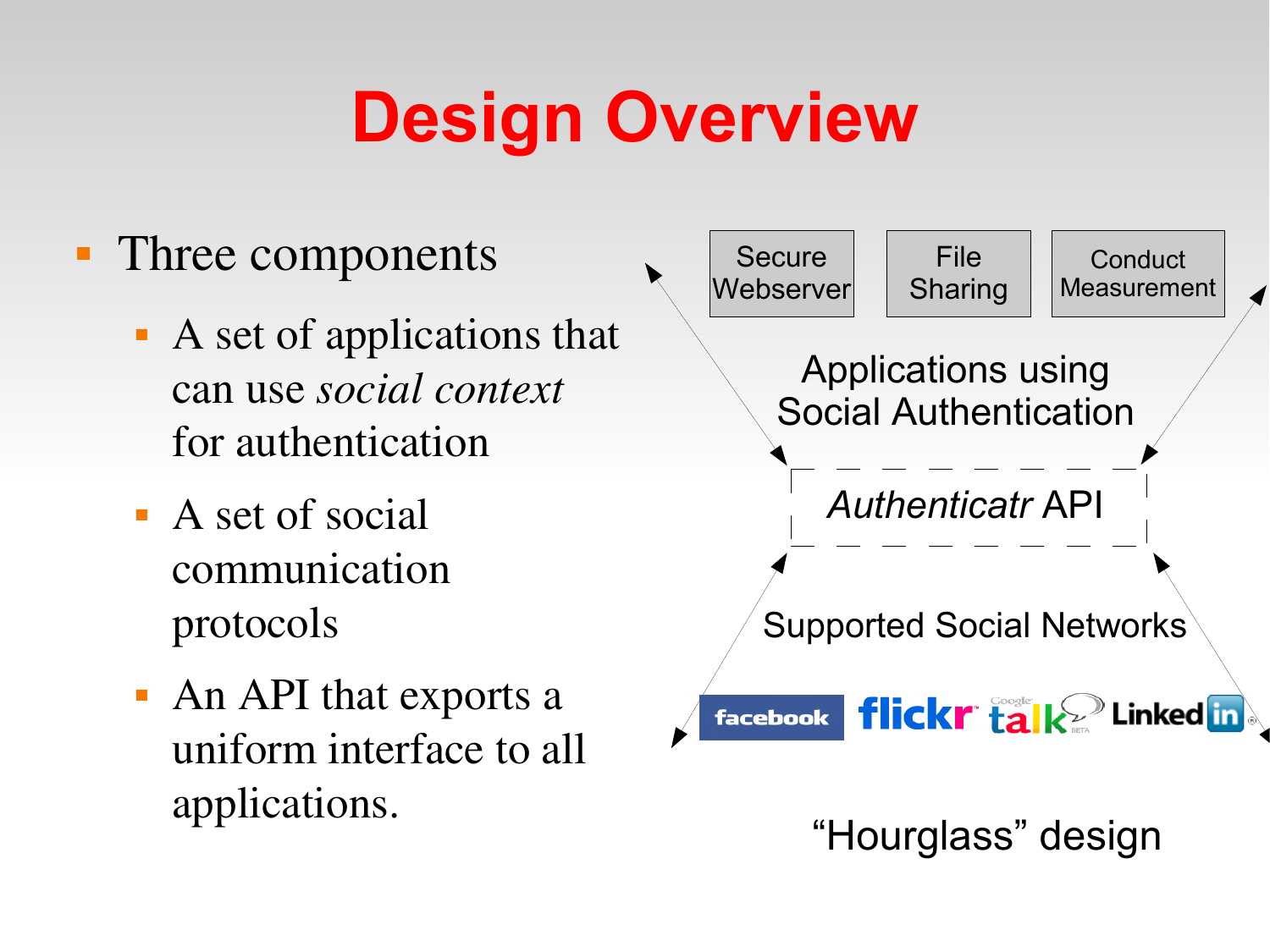## **Outline**

- Motivating Application #2: P2P file sharing
- Authenticatr API
- More Applications!
- Ongoing and Future Work
- Related Work
- Summary

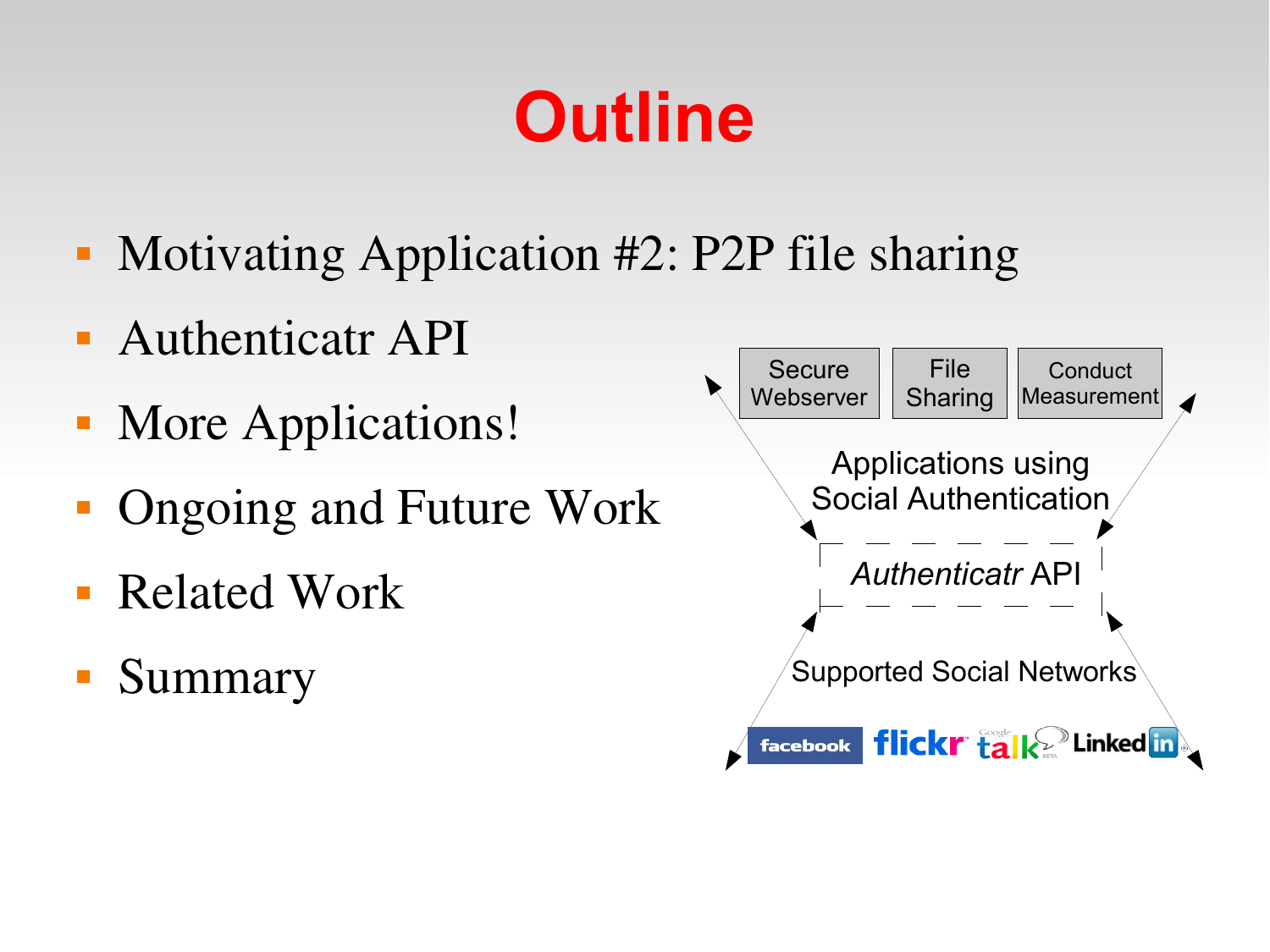#### **Motivating Application #2: P2P sharing**

- Alice wishes to *securely* share large files with some of her friends
	- ✗ *Send it via email or IM*: file size limits; Alice must initiate each file transfer; friends cannot be added or removed
	- ✗ *Share it on a P2P network (e.g., Gnutella)*: No security (or Alice must password-protect the files, and distribute the file names and keys to each friend)
- All of peer discovery, secure communication, and scalability are difficult to achieve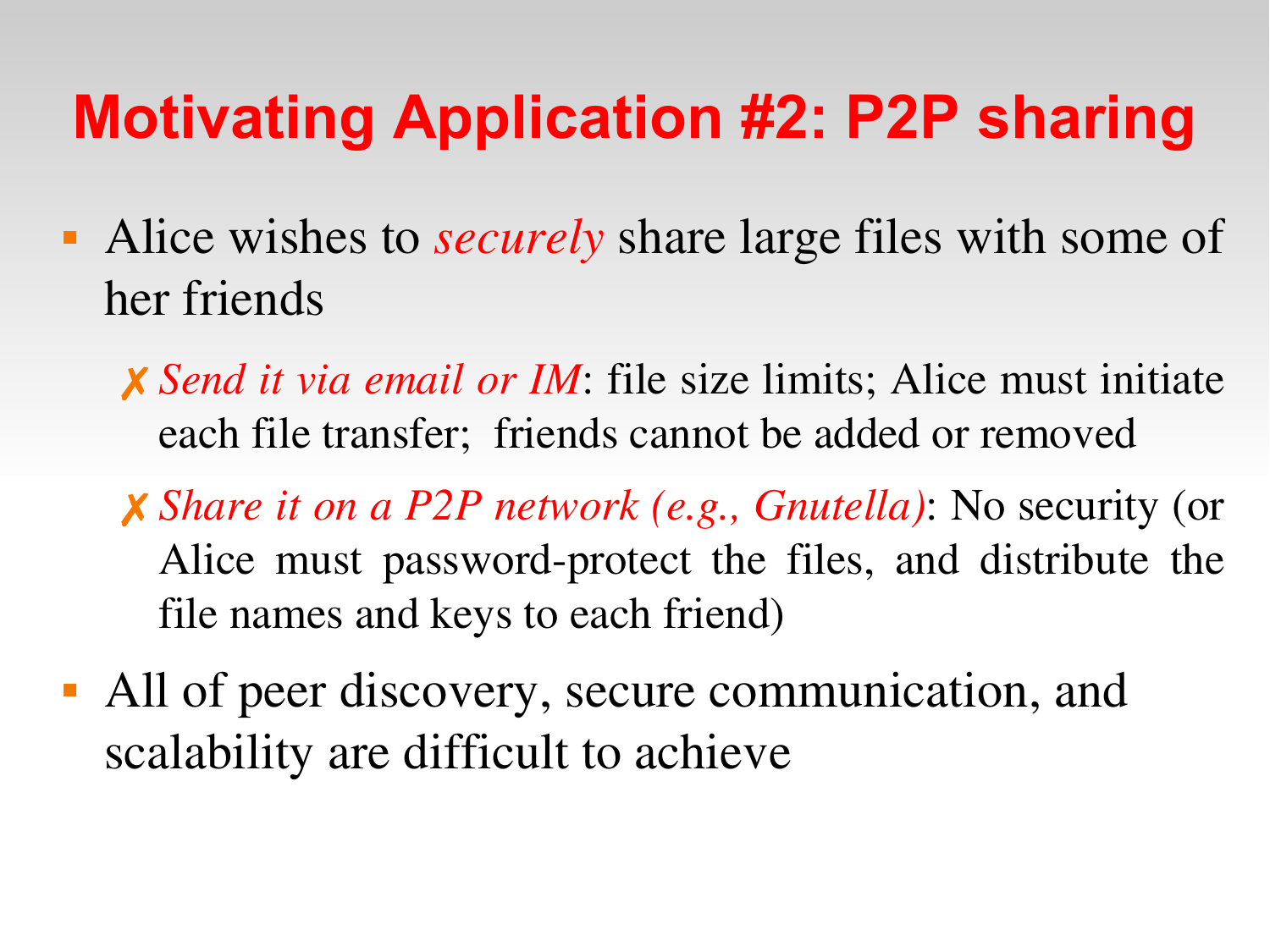# **P2P Filesharing with Authenticatr**

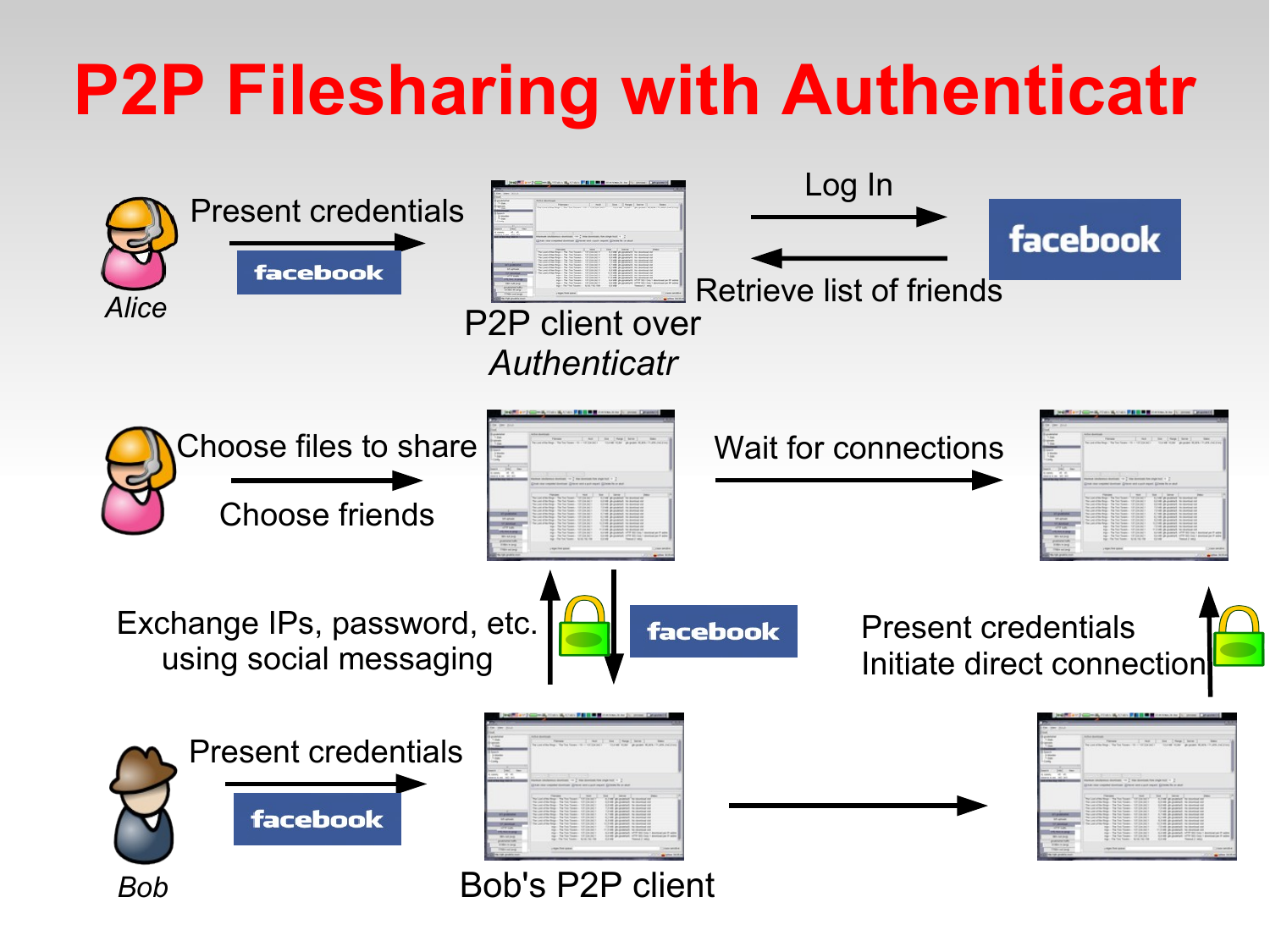## **Authenticatr API**

|                                                 | Goal                                                                  | <b>Function Prototype</b>                          |
|-------------------------------------------------|-----------------------------------------------------------------------|----------------------------------------------------|
| Authenticatio                                   | Attempt to log onto network $n$ ,<br>returning a session handle       | session* login (network *n,<br>credential *cred)   |
|                                                 |                                                                       |                                                    |
|                                                 | Send an opaque message msg to<br>friend f using session s             | send (session *s, friend *f,<br>$message * msg)$   |
| ommunication<br>$\frac{\mathbf{p}}{\mathbf{q}}$ | Receive opaque message msg from<br>friend f over session s            | recv (session *s, friend *f,<br>$message **msg)$   |
| Utility<br>Inctions                             | Get the list of friends of user f from<br>session $s$ as the list $1$ | get friends (session *s,<br>friend *f, friend **1) |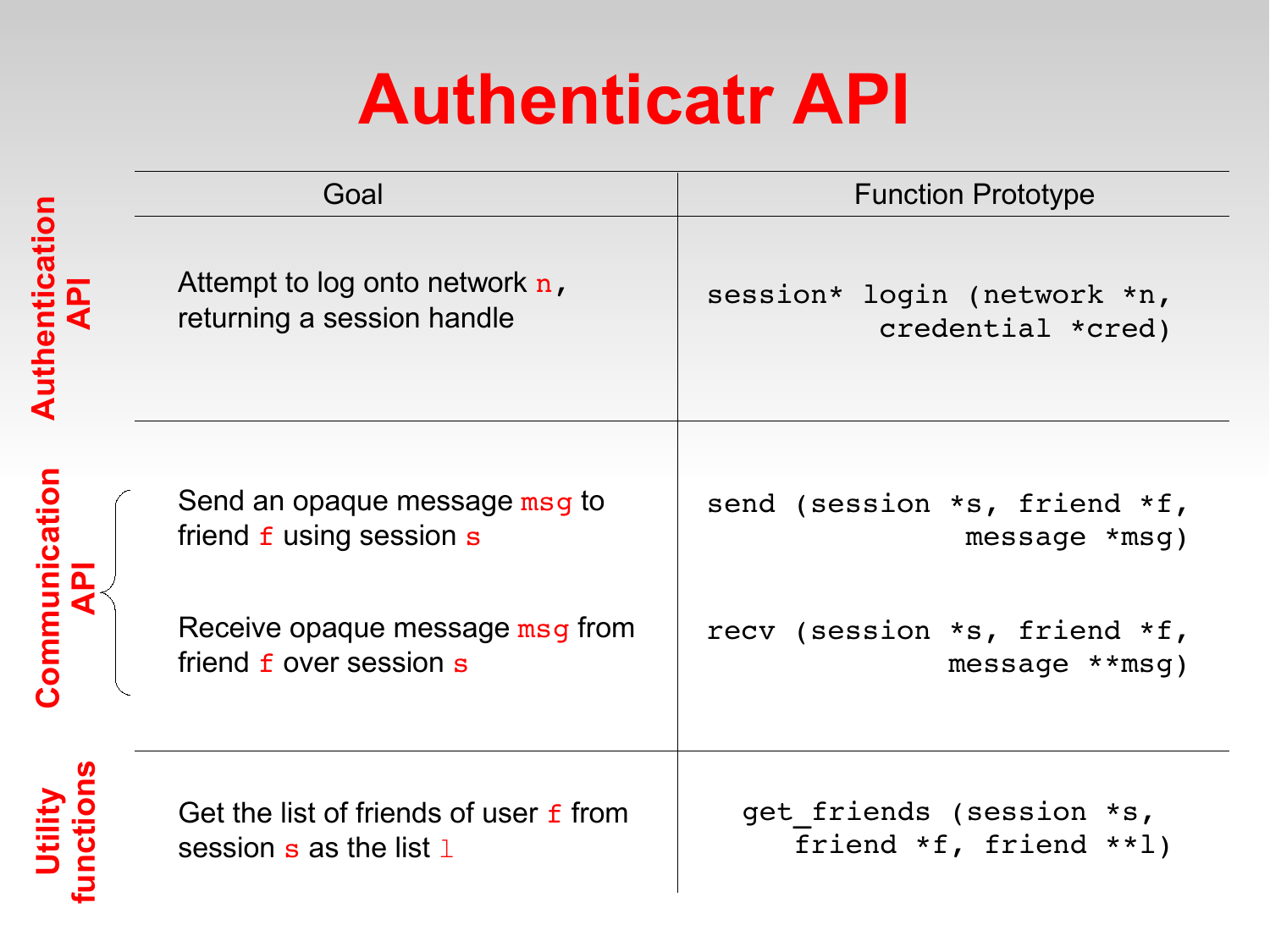## **More Applications!**

- Alice wants to *conduct a network measurement* from Bob's computer
	- 1.Alice's application logs in and inspects Bob's profile to see if his application is active
	- 2.Alice's app sends a message to Bob such as "ping google.com"
	- 3.Bob's app picks up the message, conducts the experiment, and sends the result back as another message
- May be used for *root-causing network disruptions*

```
Alice's application: 
s = login (facebook,
               cred_alice);
get_friends_list (s, NULL,
             &friend_list);
 send (s, friend list[1],
       "ping google.com");
Periodically: 
  recv (s, friend_list[1],
          &meas_response);
```

```
Bob's application:
 recv (s, friend_list[2], 
           &meas_request);
    // Perform measurement
  send (s, friend list[2],
           meas response);
```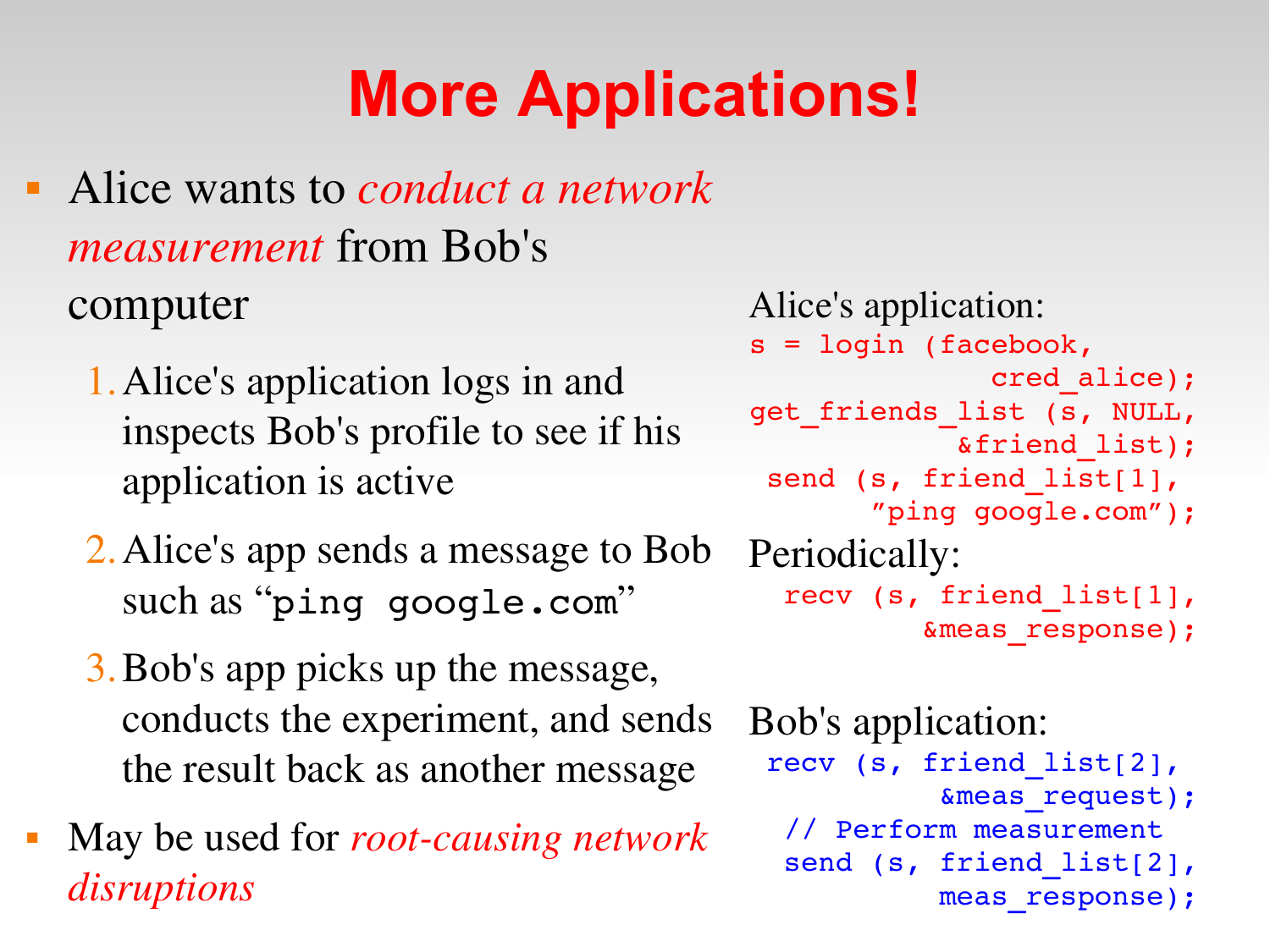# **Application: Key exchange**

- Alice and Bob want to *negotiate a shared secret*
	- 1. Alice and Bob set up *Diffie-Hellman* parameters in a set of messages over the social network of choice
	- 2. Using D-H, a key can be established in one more roundtrip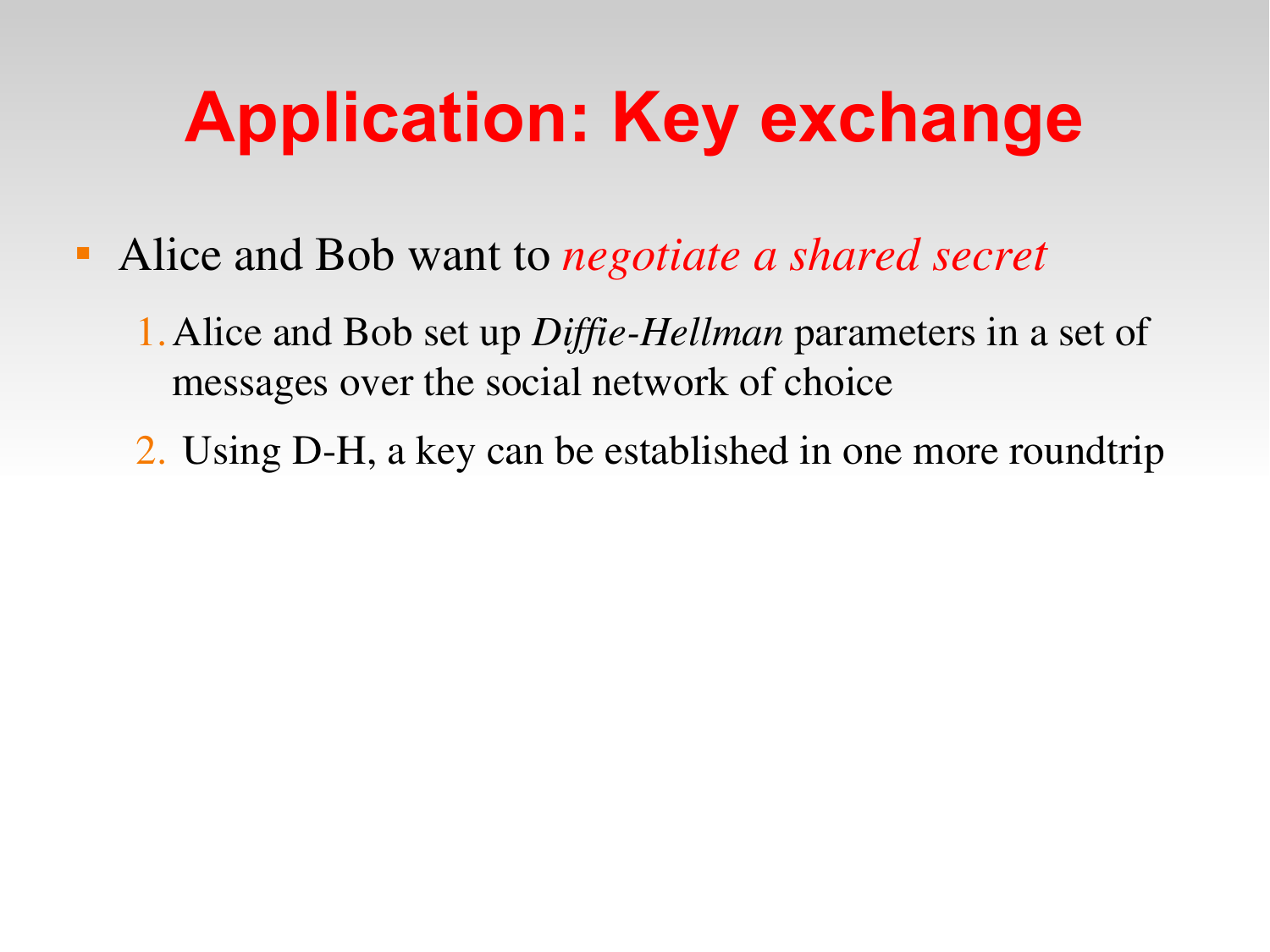## **Practical Considerations**

- *Changes to host applications*: mainly user input
	- **Retrieves user/pass from social network instead of** prompting the user
- *Session Multiplexing*: many application instances must use one social network session
	- Each message passed on the social network contains identifying tags (similar to an object broker)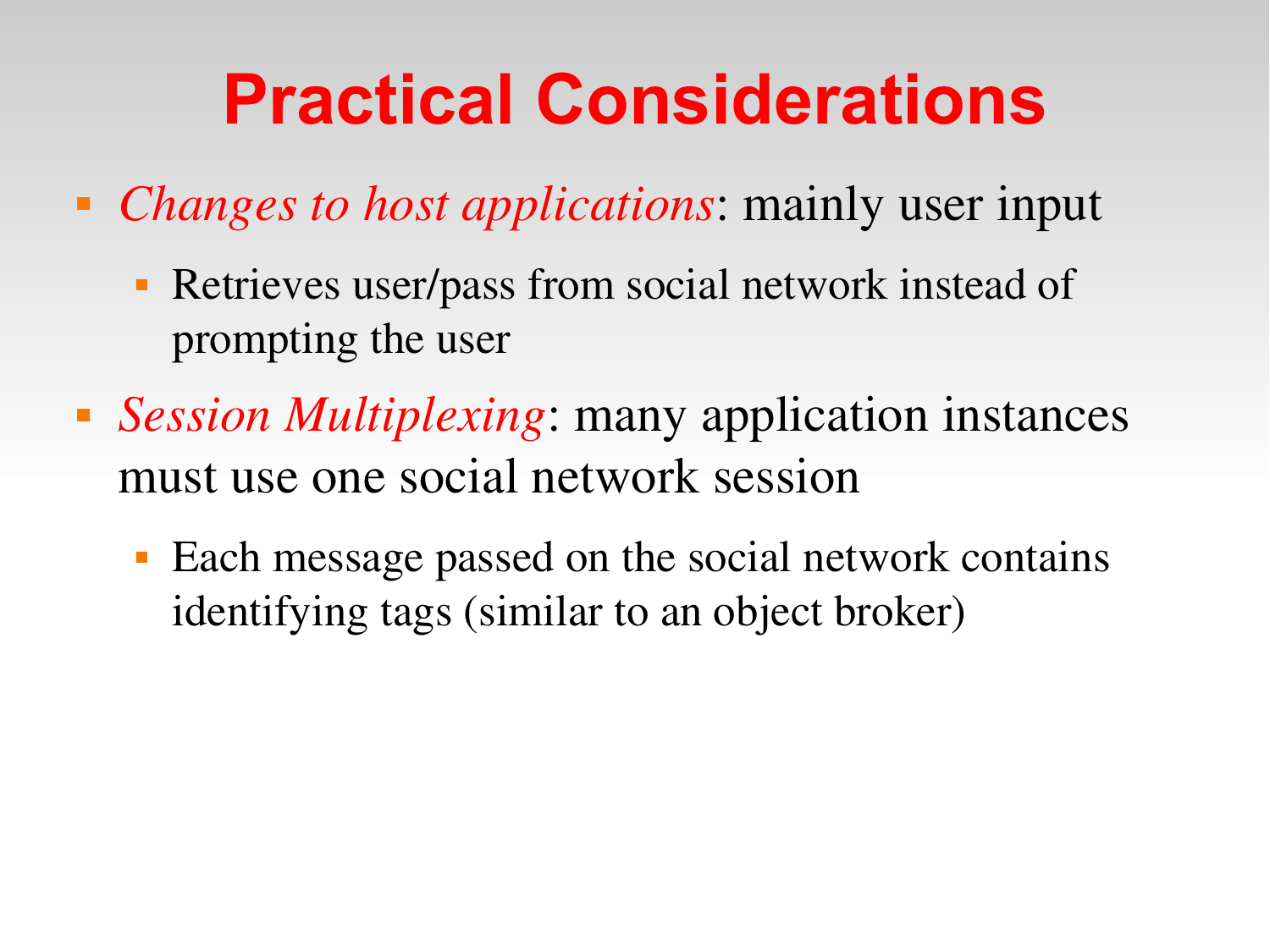# **Ongoing and Future Work**

- Two applications: secured web service and a P2P filesharing service
- Two social networks: Google Talk and Facebook
- Challenges:
	- Facebook does not provide a way for desktop applications to send or receive messages
		- Using *notifications* as a hack
		- Can only get "unread" notifications
	- Message ordering/timestamping, locking
- **Discussion topic: Wishlist for OSN APIs?**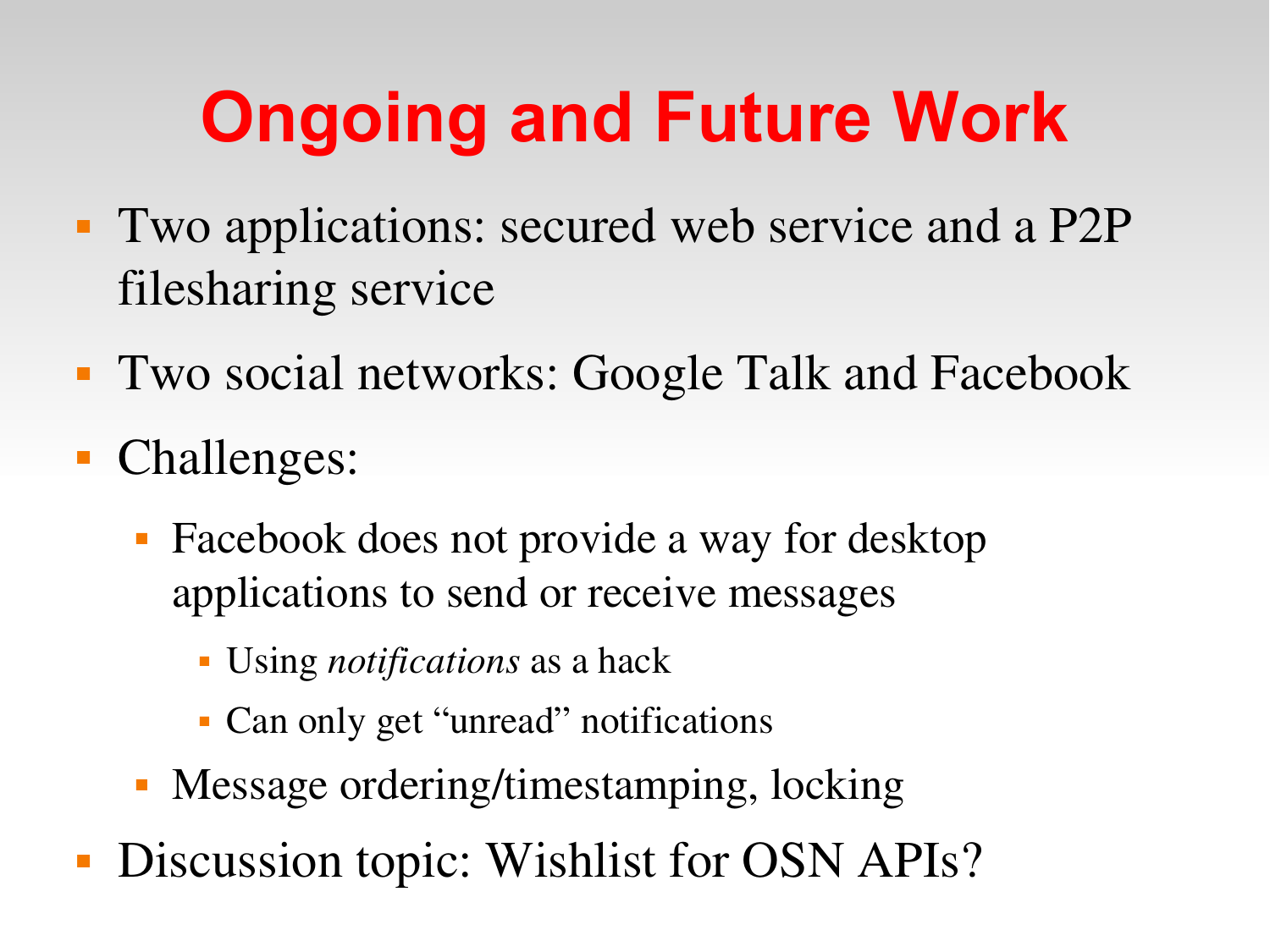### **Related Work**

- *OpenSocial*: Attempts to unify social networks for *webbased* applications
	- Authenticatr unifies social networks for *desktop* apps; also can work across IM, mailing lists, etc.
- *Lockr*: Attempts to reuse social relationships from one DB/service on other services for access control
- *SocialGraph*: Similar goal, except it uses publicly declared relationships (no security)
	- Authenticatr does not try to combine two social networks; provides a uniform interface for each (to apps)
- *FriendStore*, *Pownce*: Share files within friend networks
	- Authenticatr extends and generalizes this idea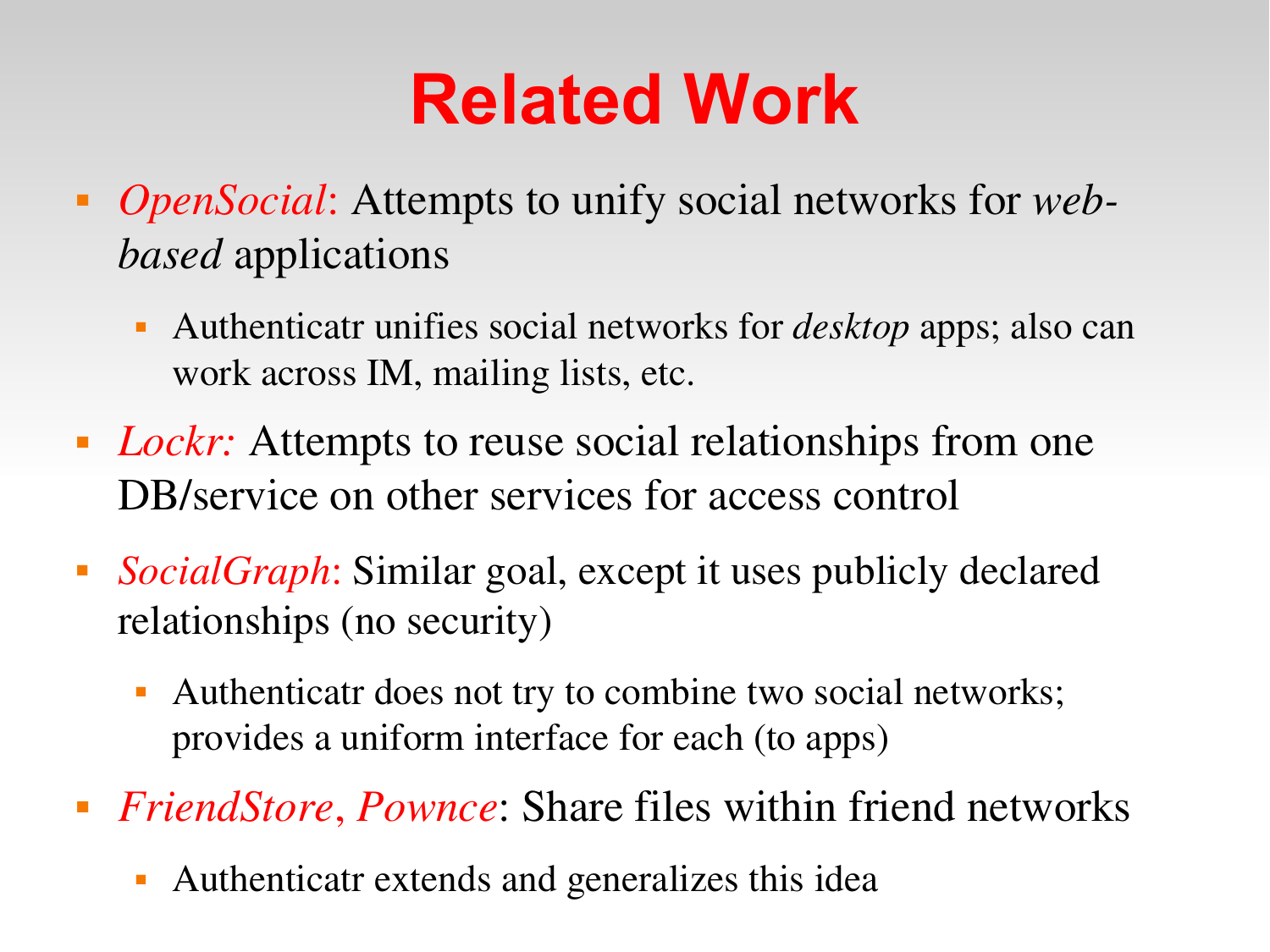# **Summary**

- Many desktop applications could benefit from secure communication
	- Many, however, forsake it for usability
- Social networking channels offer a secure messaging path to initiate authentication
	- Implements real-world trust relationships online

N-A

 *Authenticatr* allows desktop applications to use these social channels for authentication